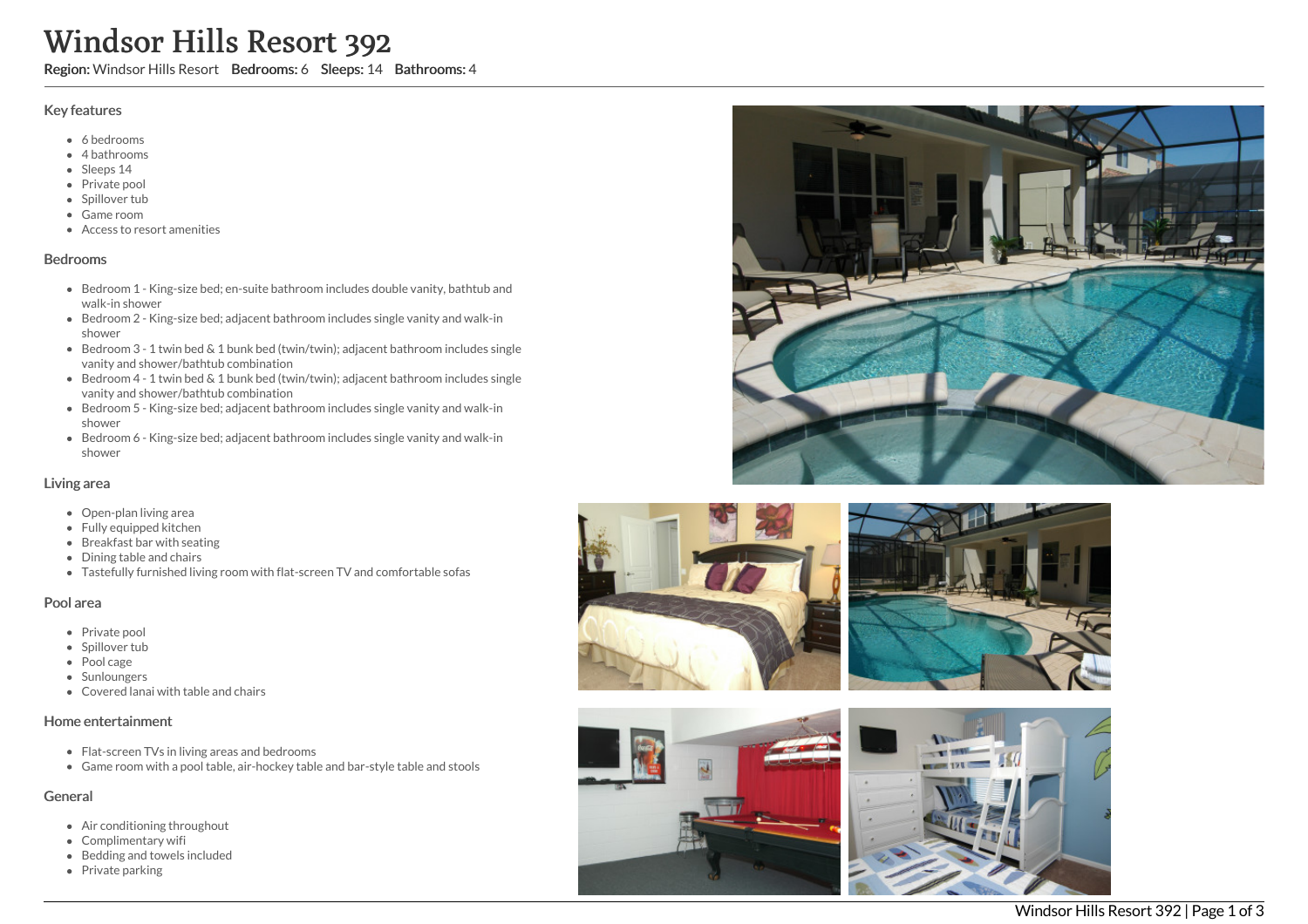#### Laundry room

- Washer and dryer
- Iron and ironing board

## Children's equipment available for hire

- Crib
- Stroller
- $\bullet$  High chair
- Pack and play

# Resort facilities

Windsor Hills is an impressive gated community offering an array of first-rate facilities. It has a large lagoon-style swimming pool with a water slide and a hot tub, plus a poolside ping-pong table and a Tiki bar. There is an outdoor recreation area equipped with tennis courts, sports courts and a golf putting green. Plus there is a grand clubhouse which is home to a games arcade, a movie theater, a fitness room and a sundry shop. Discover the castle-themed playground designed for little ones, and there are lawns for playing, sunbathing and BBQs. The resort does not have any golf courses on-site but there are a raft of top-notch golf clubs close by which cater for all levels and abilities.

# Places of interest

- Golf courses 1 mile
- Supermarket 1 mile
- Shopping mall 1 mile
- Disney World 5 miles
- Seaworld 10 miles
- Universal Studios 13 miles
- Legoland 24 miles
- $\bullet$  Beaches 51 miles